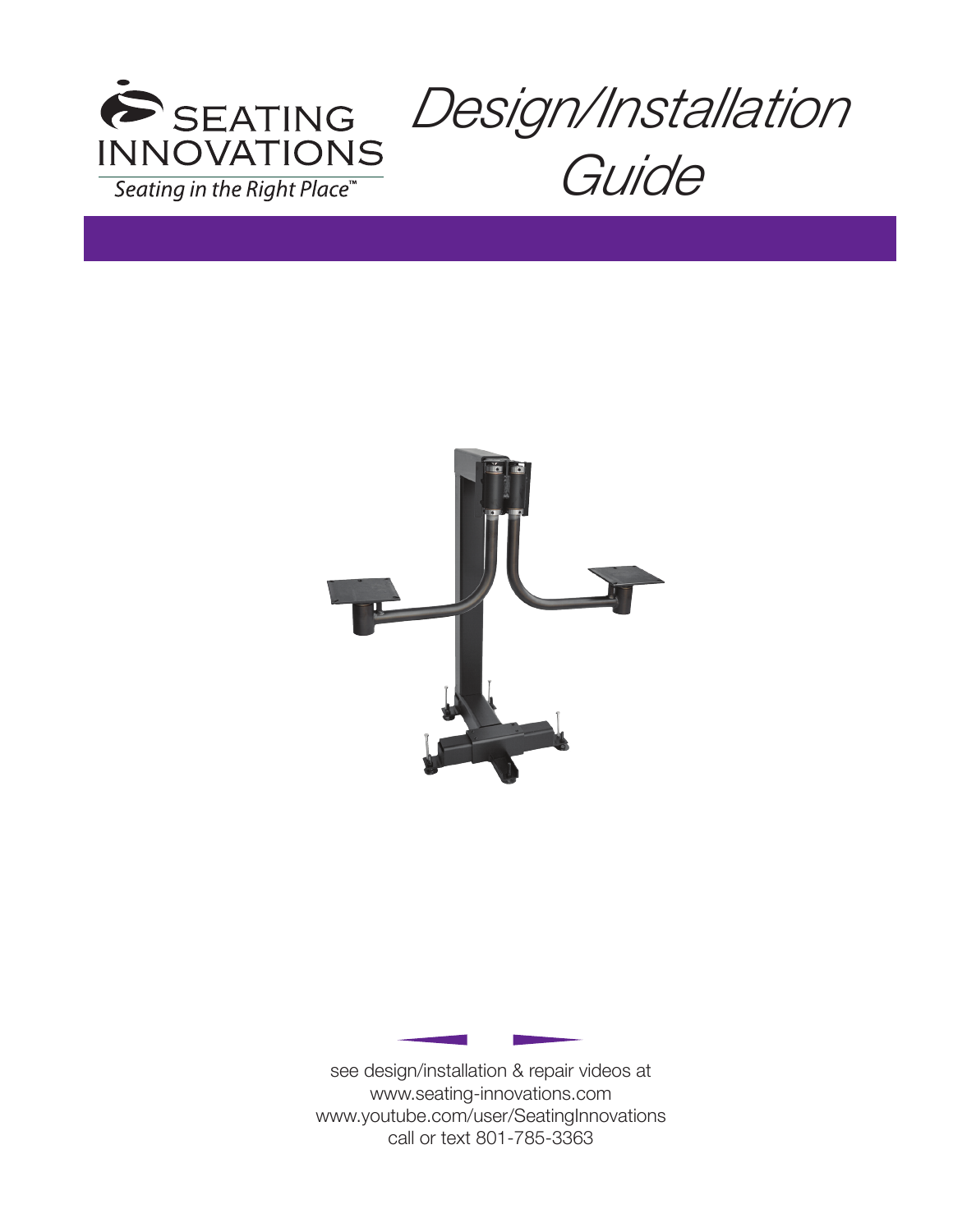# *YOUR DESIGN*

Please call us at 801-785-3363 or email your layouts to support@seating-innovations.com for assistance with cantilever frame placement and/or cabinet design.

Installation is straight forward. Minor considerations are required as noted below (end panel, countertop overhang and chair spacing). The chairs are mounted to steel systems that are freestanding and mounted directly to the floor.

## CABINET DESIGN:

To conceal the cantilever frame requires 3 1/2 to 4" of dead space between the cabinet box and finish panel. The cantilever frames can also be placed in the dead space between angled cabinet boxes. The dead space is not required when the cantilever is exposed in front of the finish panel. Exposing the frame works well on retrofit applications.

Make sure the end panel is extended to cover the dead space wall and meet the finish panel.

The counter/table top should also be extended to provide 15" overhang if possible.



SAMPLE CABINET LAYOUTS:



Standard frames placed in dead space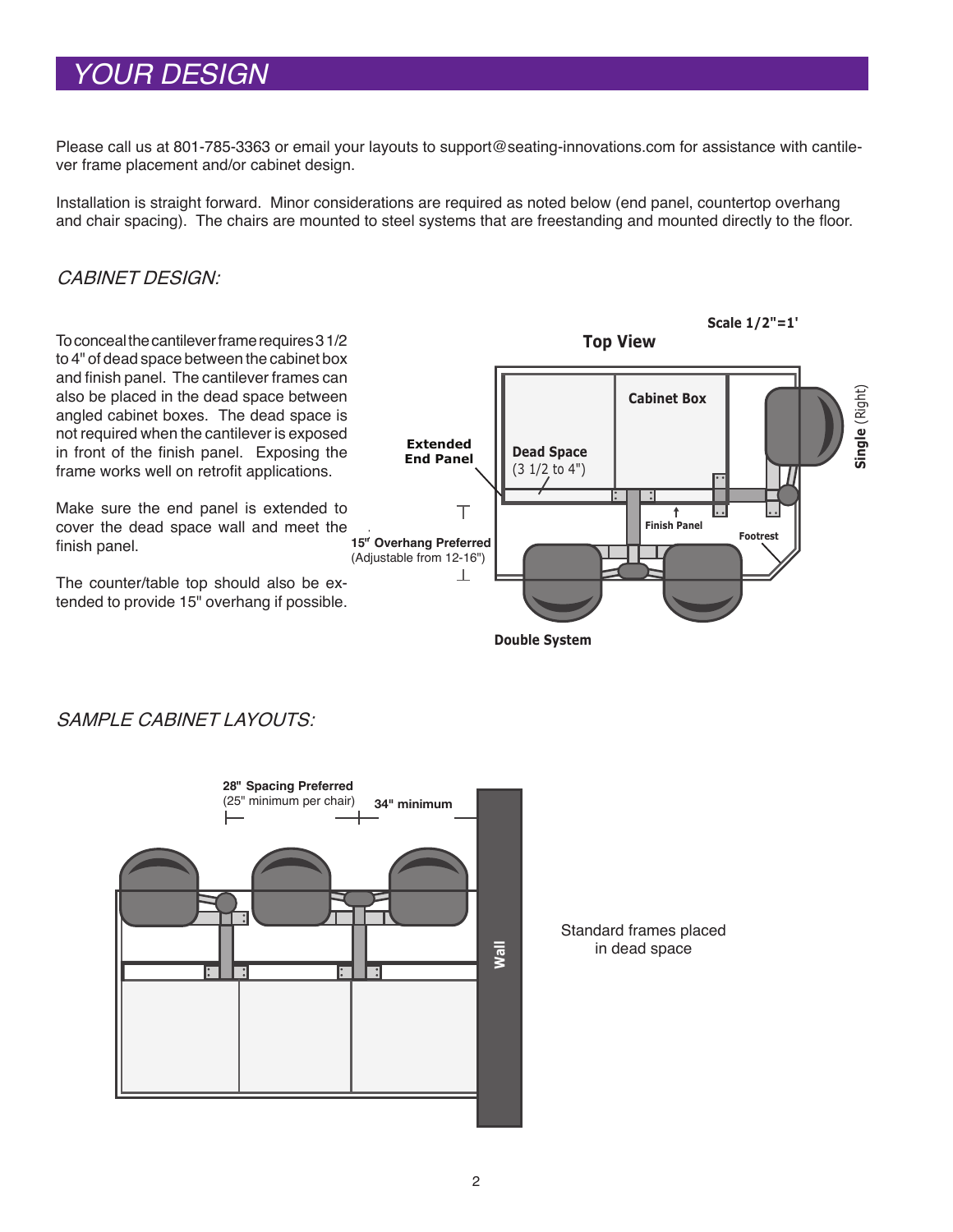

## BAR SEATING FRAME DIMENSIONS:

### (Custom Heights Available)



Drawings are not to scale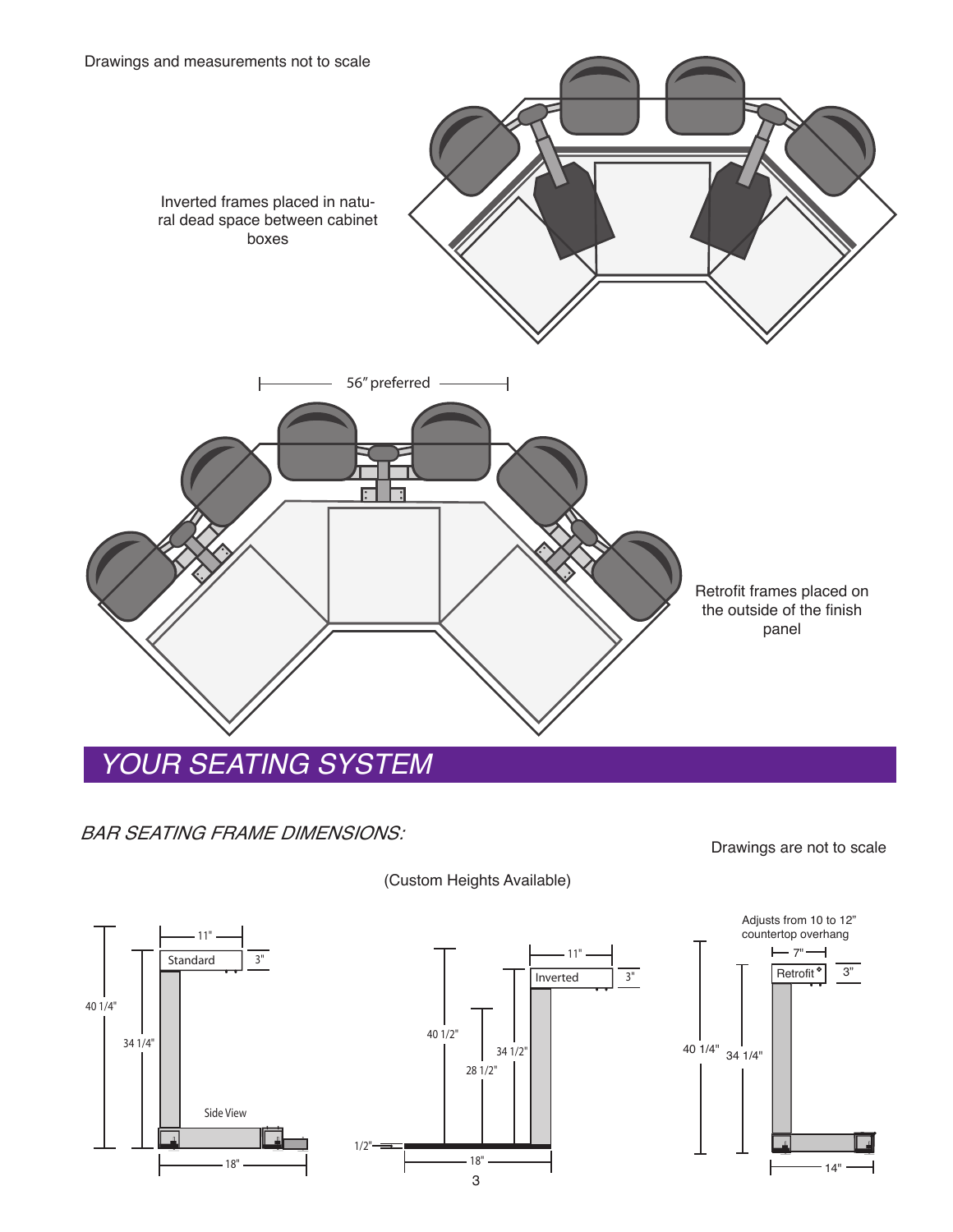



### BUILT-IN DESK DIMENSIONS:





Note: When the desk has a pencil drawer, the suspension arm is shortened from 12" to 8"

Note: When the desk has a pencil drawer, the suspension arm is shortened from 12" to 8 or 9"

Note: Head assemblies can be adjusted to accommodate straight, 22.5 or 45 degree and radius countertops.

 $\circ$ 



## TABLE DIMENSIONS: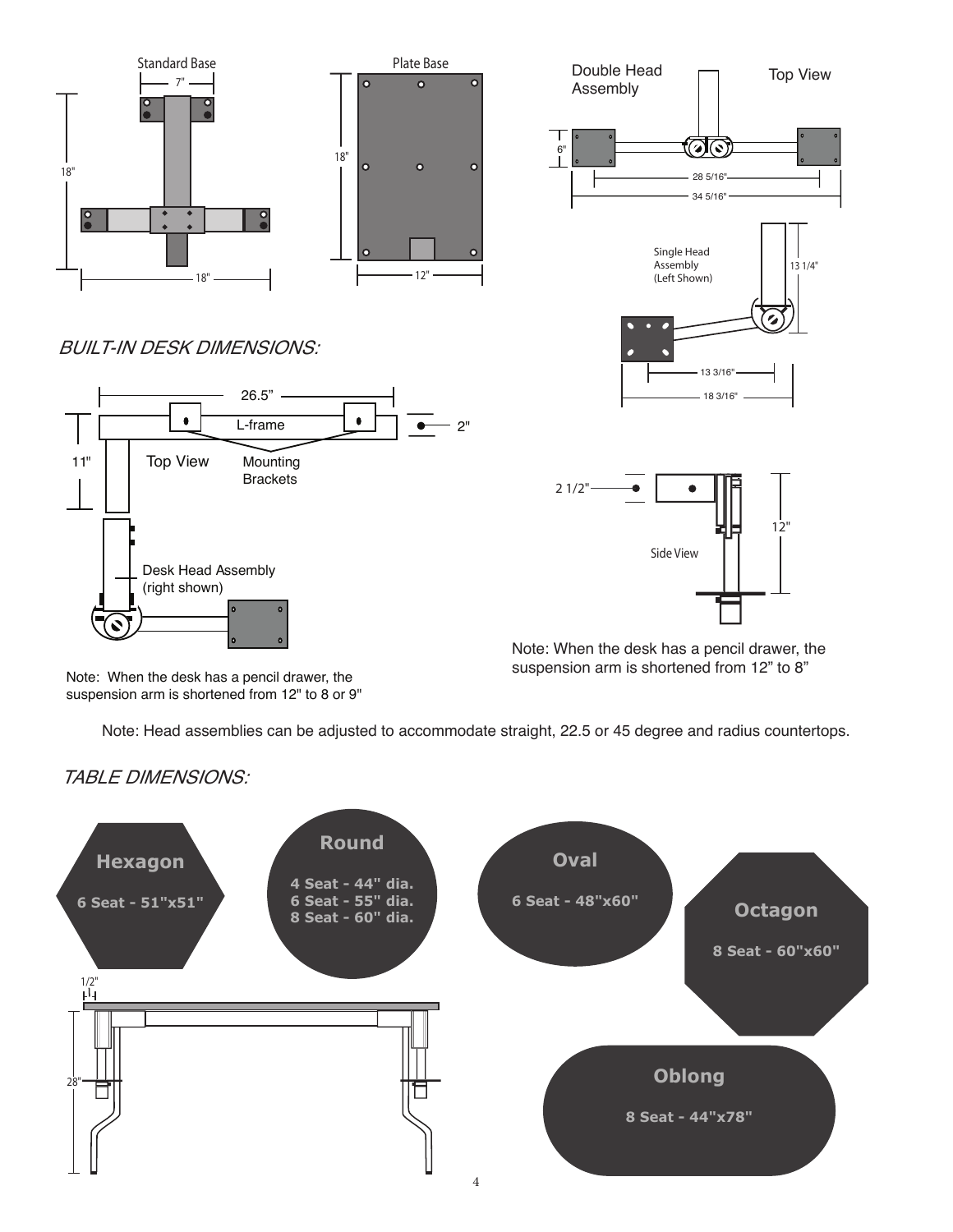## *BAR SEATING INSTALLATION*

#### CANTILEVER FRAME PLACEMENT:

(Installation time estimate - 10 minutes)

Position the cabinet box and secure to floor. Place the cantilever frame against cabinet and space according to design specifications.

Put the 5/8" washers under the carriage bolt heads on the frame to provide added contact surface area.



**as tight as possible to avoid future instability.**

### LEVELING:

(Installation time estimate - 15 minutes)

Level the cantilever frames using the 5 carriage bolts. To simplify leveling, use carriage bolts A, B and C (above) to level. Once level, lower carriage bolts D and E to the floor. Tighten the carriage nut on each carriage bolt. The cantilever frame can be raised up approximately 1" to position the frame up with the cabinet top. **(Caution: Make sure there is enough clearance between the top of the cantilever frame and the bottom of the countertop to insert the head assembly into the frame.)**

**IMPORTANT: Make sure the frame is raised to match the top of the cabinet box. (If countertop has a bull-nose edge - lower frame the length of the bull-nose edge to allow enough clearance to insert the head assembly).**

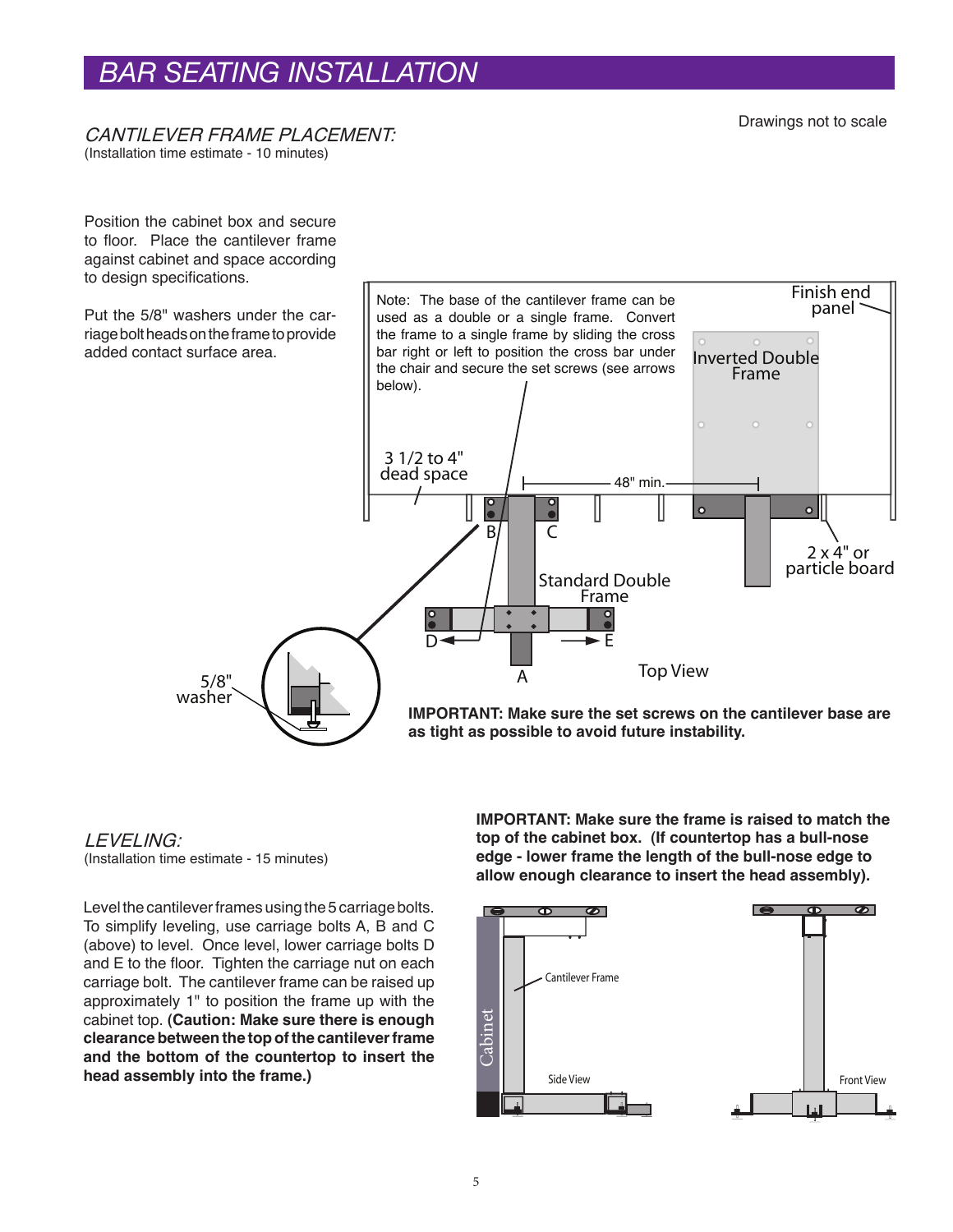SECURING TO FLOOR: (Installation time estimate - 10 minutes)



To secure the cantilever frames to the floor, drill pilot holes and use the 3 1/2" lag screws to anchor the frame at the 4 points to the floor. For concrete, drill holes for anchors and fasten the frame to the floor.



**Concrete Wedge Anchor Installation:** (1) Always wear safety glasses; (2) Use only solid carbide-tipped bits meeting ANSI B212.15-1994 (3/8" drill bit for 3/8" anchor); (3) Drill hole perpendicular to the work surface--do not ream the hole or allow drill to wobble; (4) Drill the hole as deep as the full length of the anchor but not two anchor diameters from the bottom; (5) Clean the hole using compressed air; (6) Assemble the washer and nut on the anchor so the nut is recessed slightly below the head of the anchor; (7) Tap the anchor through the fixture and into the hole making sure the nut and washer rests solidly against the fixture; (8) Tighten the nut with a torque wrench to the proper torque range (25- 30 ft. lbs for 3/8" anchor); (9) If spinning occurs, pull up on the anchor using the claw end of a hammer and then torque.

#### FOOTREST CONSTRUCTION: (Installation time estimate - 45 minutes)

**Inverted Frame Installation:** To install inverted frames, place the frame according to design specifications. Mark the cabinet box and notch to accomodate the inverted frame. Mark the position of the lag screw holes on the floor.

**WARNING: Re-enforce the floor at the lag screw locations to prevent anchor slippage or release. Construction adhesive should also be used between floor and plate (Inverted frames place high leverage forces on the lag screws). Shim the inverted frame if leveling adjustment is necessary. Lag the inverted frame to the floor. Construct the 4" dead space. Position the finish panel and install the head assembly and chair.**



**Concrete Titen HD® Anchor Installation:** (1) Always wear safety glasses; (2) Use only solid carbide-tipped bits meeting ANSI B212.15-1994 (3/8" drill bit for 3/8" anchor); (3) Drill a hole in the base material to the specified embedment depth plus 1/4" to allow the thread tapping dust to settle, and blow it clean using compressed air (Alternatively, drill the hole deep enough to accommodate embedment depth and the dust from drilling and tapping). (4) Insert the anchor through the frame and into the hole. (5) Tighten the anchor into the base material until the hex-washer head contacts the frame.

**Caution:** Use a Titen HD® screw anchor one time only installing the anchor multiple times may result in excessive thread wear and reduce load capacity. Do not use impact wrenches to install into hollow CMU. Oversized holes in base material will reduce or eliminate the mechanical interlock of the threads with the base material and reduce the anchor's load capacity.

Side View **Ca bin et** Finish Panel Footrest Footrest Cleat 6" 6" 6" 15" Optional step or footrail with 42" frame system **Cabinet** Finish Panel Dead Space Footrest Support Footrest Cleat Top View

The footrest is built on-site by the installer and covers the base of the cantilever frame. Once completed, the footrest can be covered by the flooring contractor in hardwood, carpet, tile or vinyl.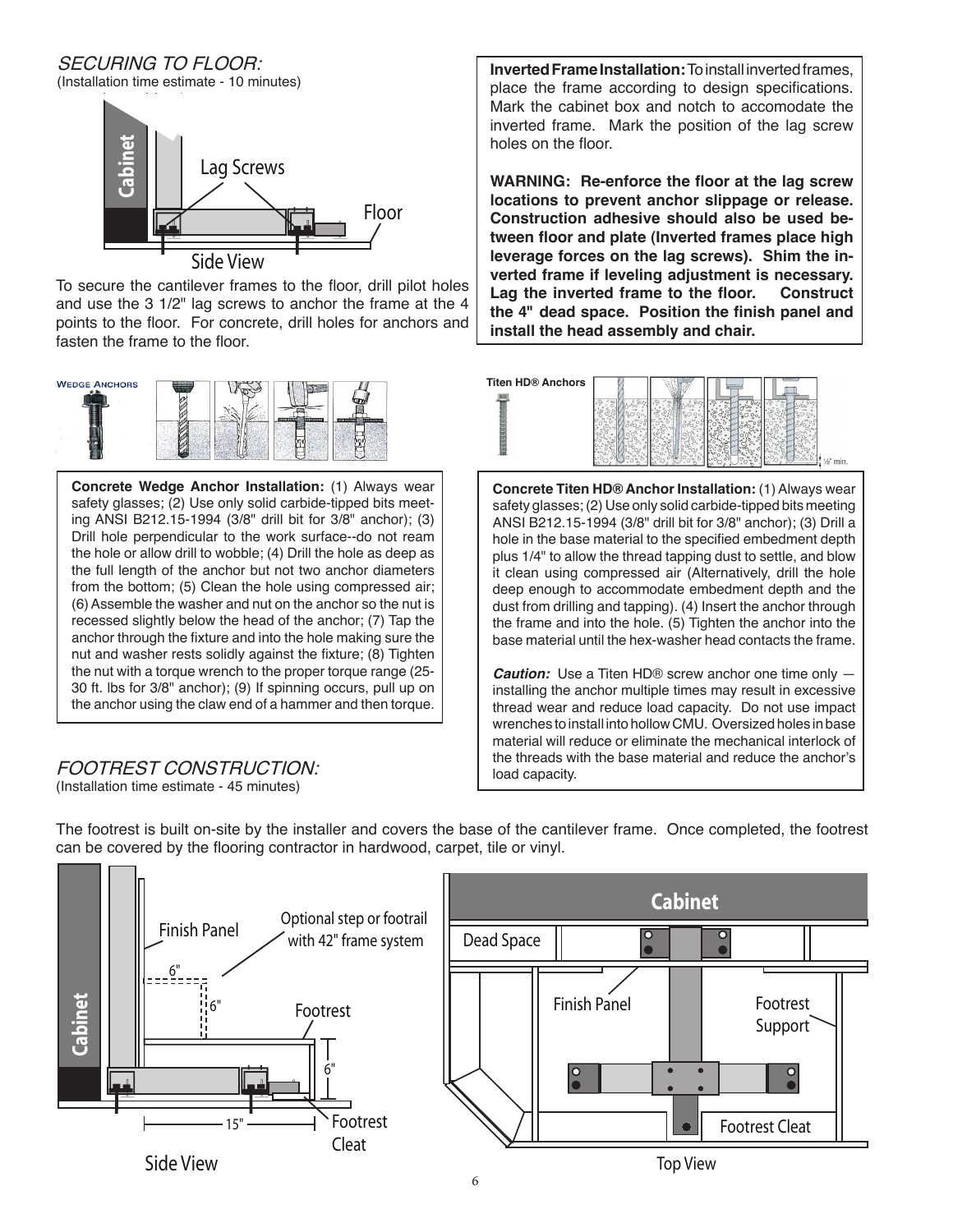FINISH PANEL: (Installation time estimate - 30 minutes)



Notch the finish panel according to the placement of the cantilever frames. The finish panel may need to be reinforced with a particle board sub panel for added strength.

**Important: Make sure the notch in the finish panel provides 1/4" clearance (minimum 3 1/4" by 3 1/4") around the cantilever frame to avoid contact if the floor/frame flexes during use.**

#### HEAD ASSEMBLY AND CHAIR PLACEMENT: (Installation time estimate - 20 minutes)

Slide the head assembly into the cantilever frame. Take care to not scratch the paint when the head assembly is placed into the cantilever. Place the head assembly cover 1/2" under the counter top edge.

**First, tighten the corner set screws** to position the head assembly. Next, tighten the side and bottom set screws to secure the head assembly.

 $\bigcirc$ 







7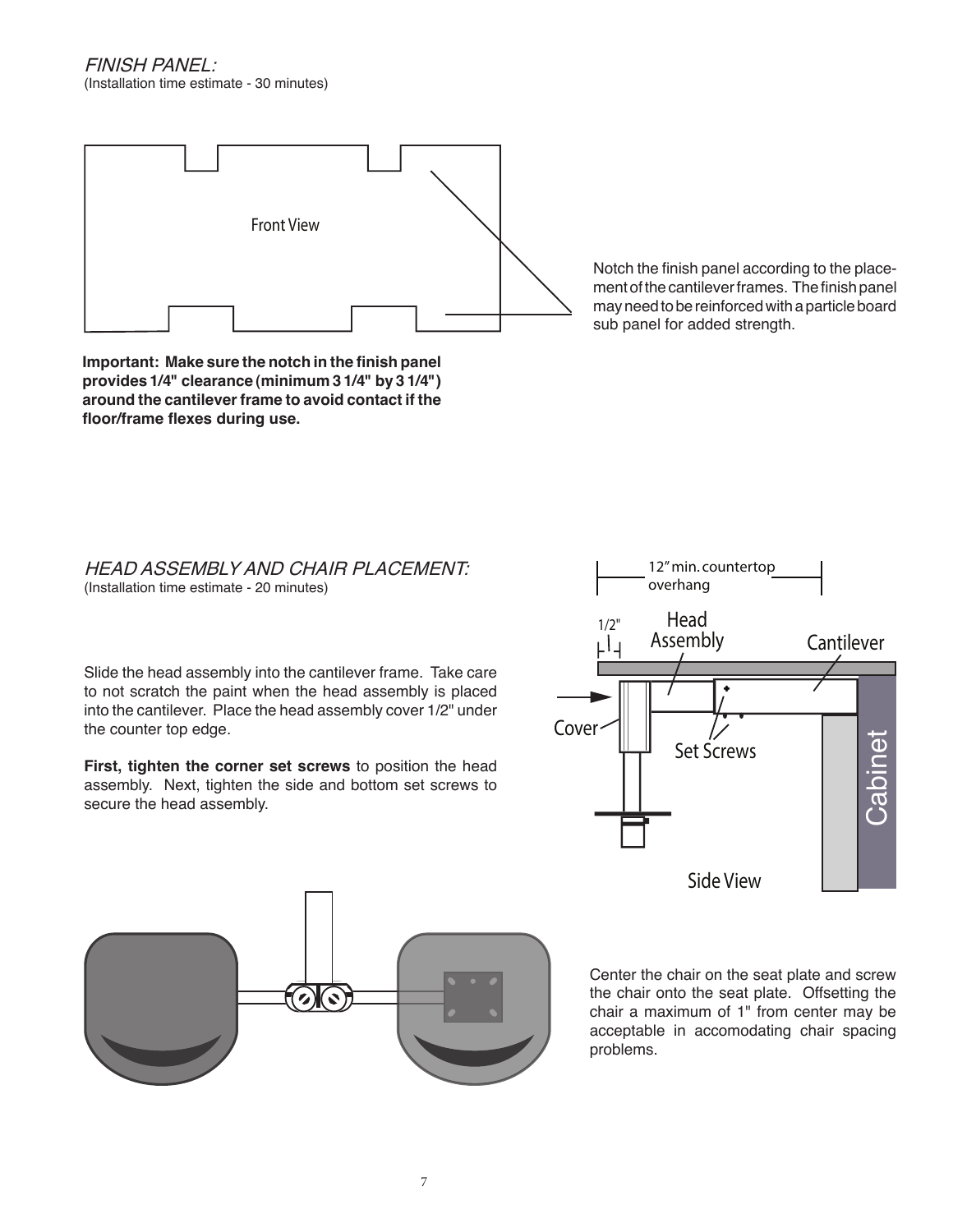# *ARM & SEAT ALIGNMENT*

### SUSPENSION ARM ALIGNMENT:

(Adjustment time estimate - 15 minutes)

In general, the suspension arm is positioned so the center of the seat plate is directly aligned with the edge of the countertop. The suspension arm can be positioned away from the countertop to provide added room for adults. The suspension arm can be positioned inward to provide more room to pass if the chair protrudes into a walkway.

The resting position of the suspension arm is preset at the factory for straight bars.

> Note: Positioning the suspension arm inward may negate the effect of the seat plate stop that prevents the chair from colliding into the countertop.



To re-align the suspension arm, flex the cover outward and down to remove the cover.





**Note:** Place downward pressure on the chair while repositioning the suspension arm. The spring in the suspension arm will cause the arm to rise (pushing the lower collar down the arm) and will create added play or it may bind the mechanism.

Locate the lower collar and loosen the 4 set screws. Once the lower collar is loosened, the suspension arm can be rotated to the desired position and the set screws re-tightened.



Note: Check the full range of motion and clearance of the chair to avoid colliding with other chair.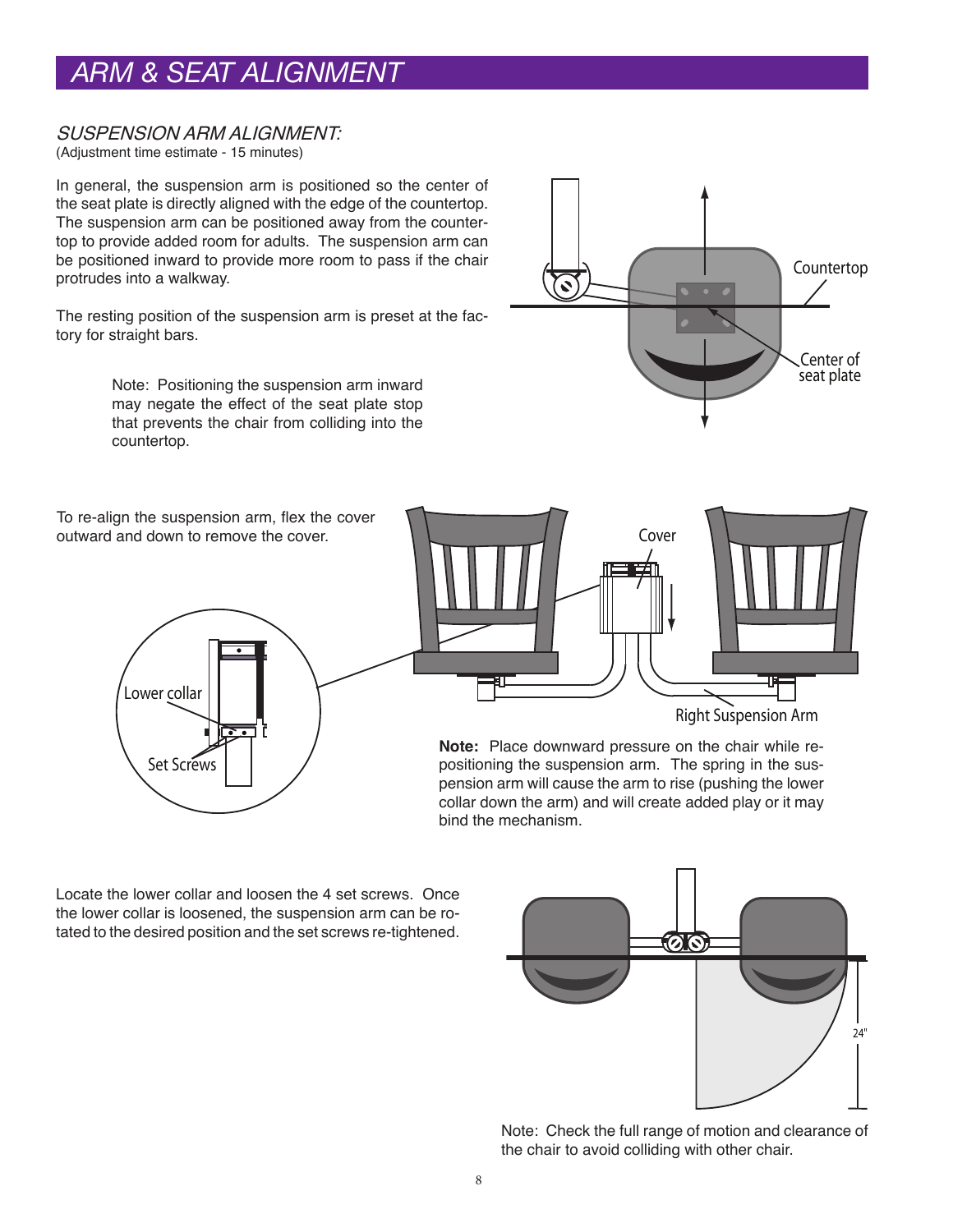## SEAT PLATE ALIGNMENT:

(Adjustment time estimate - 15 minutes)

The chair can be re-aligned by adjusting the seat plate rather than unscrewing the chair and re-positioning it on the seat plate. Loosen the 2 set screws on the seat plate collar. Rotate the chair/seat plate to the desired position and re-tighten the set screws.



#### RETURN SPRING ADJUSTMENT: (Adjustment time estimate - 15 minutes)

The suspension arm and the seat plate are spring-loaded to return the chair to its resting position when not in use. If the chair does not return itself, the spring may need tightening.



Note: To tighten a right suspension arm, turn counterclockwise. A left suspension arm is tightened by turning clockwise.

To tighten the seat plate spring, take a pair of vise grips and grab the torsion key located under the seat plate. Carefully pull down on the spring-loaded torsion key and tighten 1/4 turn. The seat plate should now return to its resting position.



Note: Check the movement of the chair to make sure it does not collide with the countertop.



To tighten the spring in the suspension arm, loosen the set screws on the cantilever. Slide the head assembly back to clear the countertop. Take a pair of vise grips and grab the center of the torsion key. Carefully pull up on the spring-loaded torsion key and tighten 1/4 turn.

Slide the head assembly back into the cantilever frame and tighten the set screws. The suspension arm should now return to its resting position when pulled back.



Note: To tighten a right seat plate, turn clockwise when looking down at the chair. A left seat plate is tightened by turning counter-clockwise.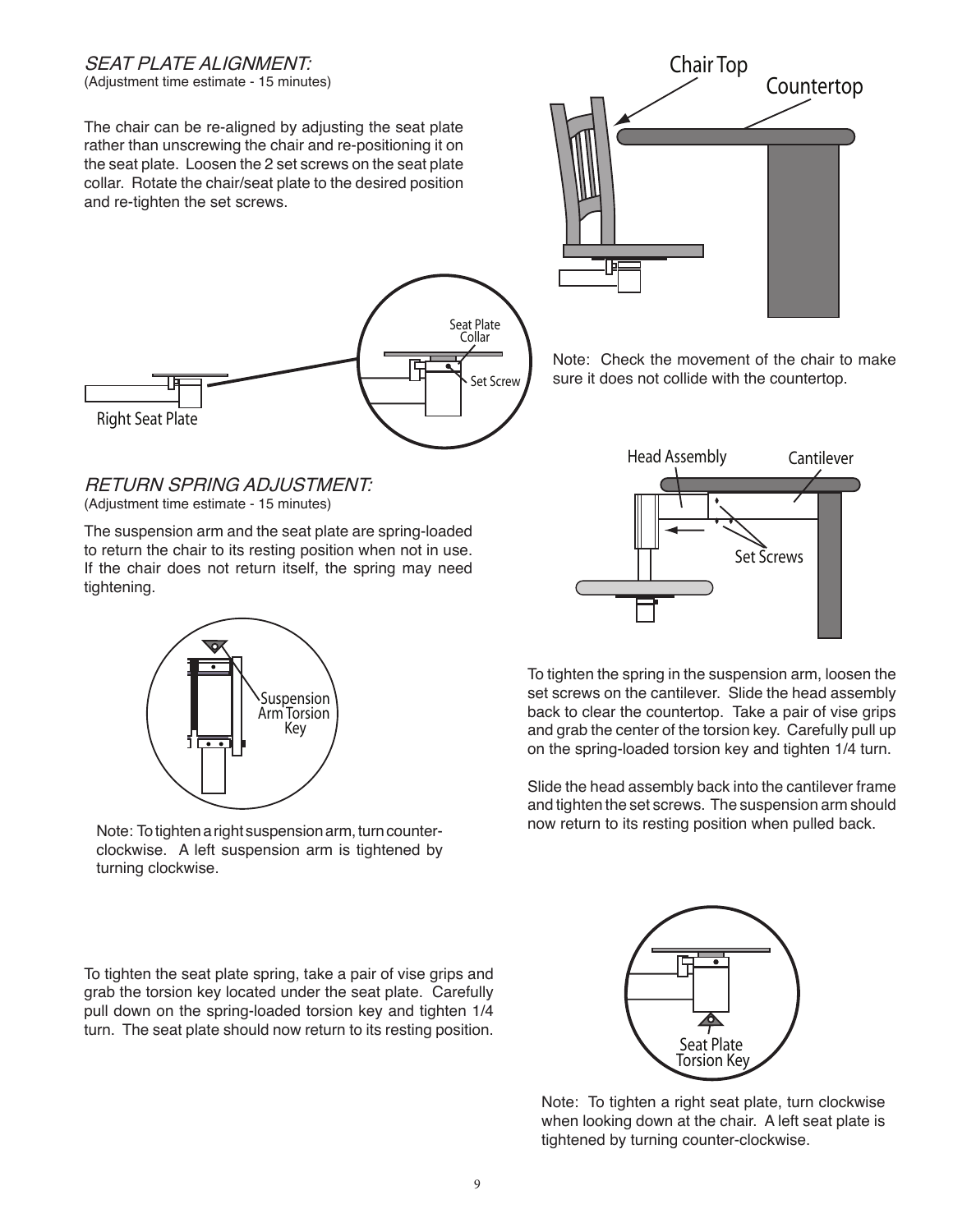# *DESK INSTALLATION*

DESK FRAME PLACEMENT:

(Installation time estimate - 20 minutes)

Locate and mark the wall studs under the desk countertop. Place the mounting brackets up against the bottom of the desktop and anchor to the wall with the 2" lag screws.



HEAD ASSEMBLY PLACEMENT: (Installation time estimate - 40 minutes)



Measure the distance from inside the mounting bracket to the countertop face. Carefully slide the desk head assembly onto the L-frame the measured distance (less 1/2" overhang) and tighten the head assembly corner set screws. Place the head assembly and L-frame into the mounting brackets. Hold the head assembly level and mark the shaft hole on the cabinet.

Remove the head assembly and L-frame and drill 5/8" hole on the cabinet at least 1/2" deep. Position the washer-collar over the 5/8" hole and anchor it to the cabinet with the #8 screws.

Place the head assembly and L-frame back into the mounting brackets. Slide the 5/8" shaft through the head assembly placing a collar on the shaft between the head assembly and the washer-collar mount. Push the shaft into the cabinet wall. Secure the collars against the head assembly.

Tighten the set screws on the head assembly as tight as possible.

Center the chair on the seat plate and screw the chair onto the seat plate.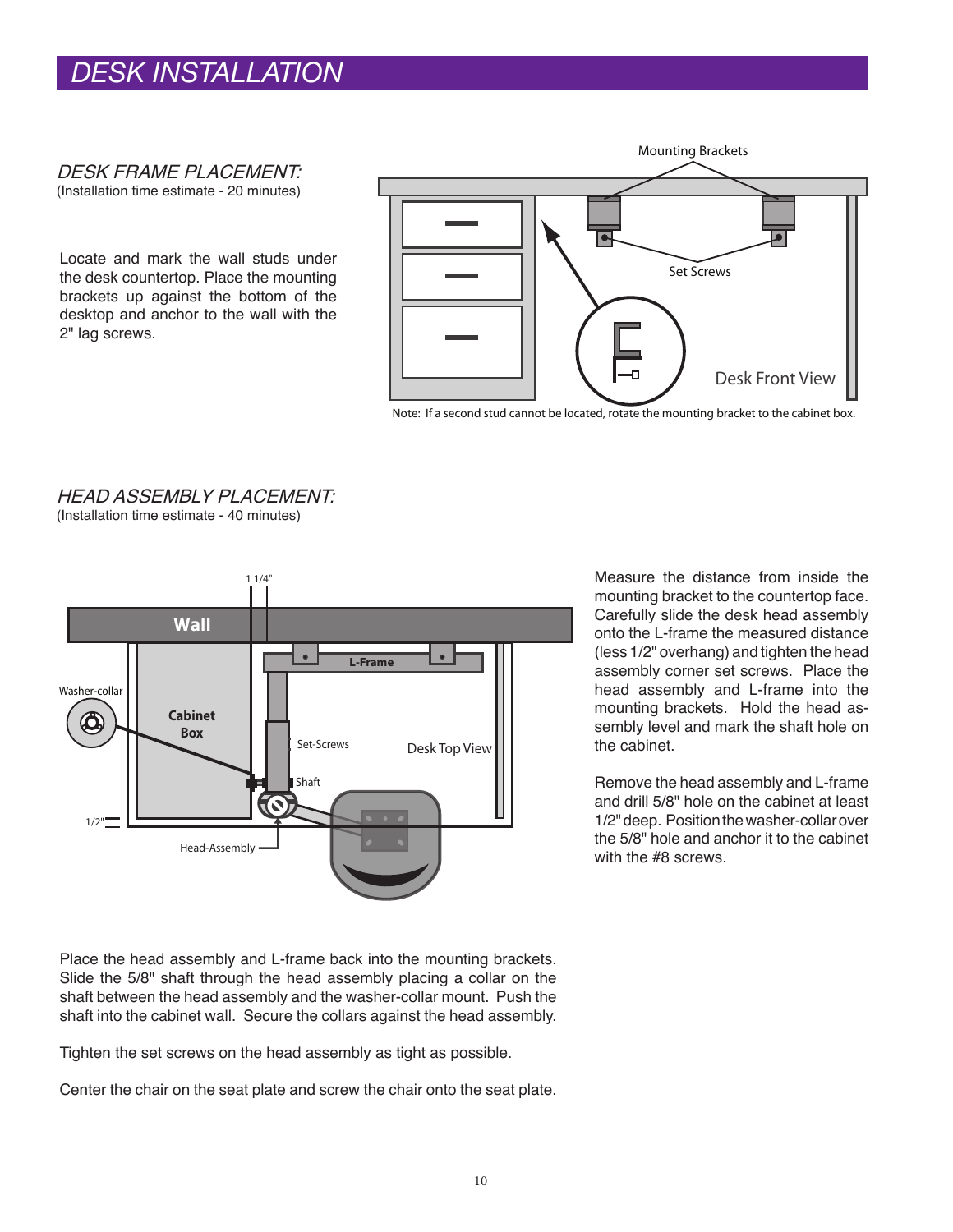## *FOOT RAIL*

#### Designing Foot Rail: (Design time estimate - 10 minutes)

Measure the sides of the bar where you will install the foot rail. Make sure to include the dimensions that brackets and fittings may add or subtract from the overall length of the tubing. To calculate the spacing and number of brackets, place a bracket 6 inches from tube end then space them every 3 feet or one bracket per chairt.





Foot Rail Layout: (Layout time estimate - 15 minutes)

Mark the tube for the appropriate length for cutting. Keep in mind that the splicing joints should be concealed within a bracket. If the tubing is wrapped in a layer of plastic film, leave the film in place as long as possible to protect the metal finish.

Loosely assemble the foot rail by sliding the tubing through the brackets without adding the set screws. Mark the location of the brackets.

**Note: The bracket requires a solid backing of at least 3/4 of an inch.**

Foot Rail Installation: (Installation time estimate - 20 minutes)

Once you are satisfied with the "loose fit" assembly, begin to attach the brackets to the wall on the first straight section. If a corner occurs, first attach the elbow to the installed foot rail and then proceed to the next section of footrail. Use the setscrews to attach the tubing to the elbow. The tubing will also be attached to the brackets with setscrews.

To secure the finials or end caps, apply a bead of Loctite ${}^{\textcircled{\tiny{\textregistered}}}$ or similar epoxy around the interior surface of one part and press and rotate it into its mate.

Once installation is complete, remove the protective film if present.

Note: When a wall flange is used, slide the flange onto the tube before securing the section of foot rail to the bar. A flange may replace a support bracket if mounted to a solid backing.